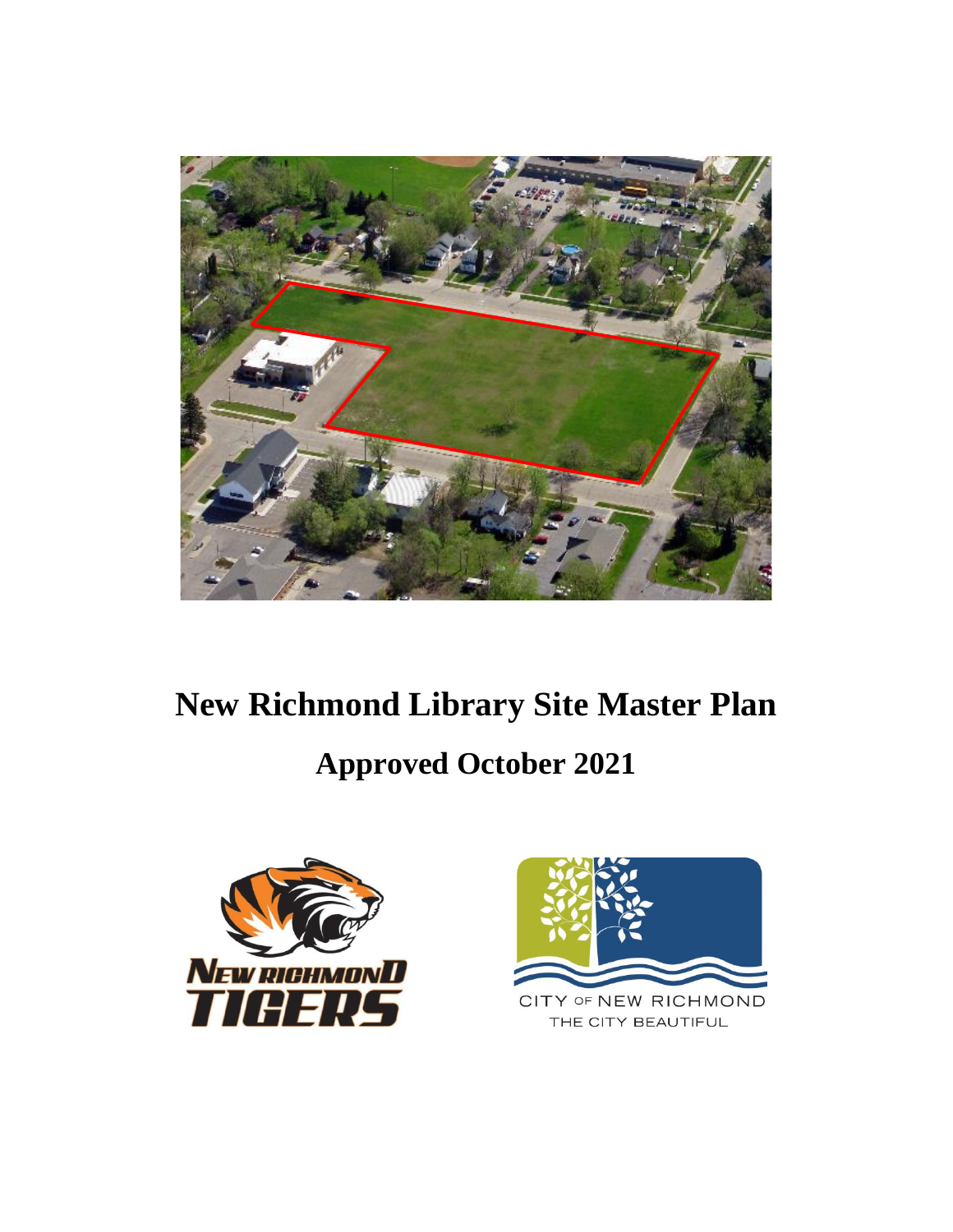### **Background**

The School District of New Richmond conveyed the property located at 421 S Green Avenue (referred to hereafter as the Site) to the City of New Richmond in the fall of 2017, following approval of a master plan that identified intended uses for the Site and broadly described the City's vision for the development of the Site.



In 2017, the City planned to construct a traditional stand-alone public library building, to be paid for via a combination of capital campaign contributions and borrowed funds. Given the size of the Site and its location in the heart of the community, and the School District's investment in razing the old middle school building, the School District sought to ensure that the City would be responsible stewards of their gift of the Site, and use it for the intended purpose of a public library, rather than re-selling the property or constructing some other government facility. Thus, the original master plan agreement included conditions prohibiting residential development or additional commercial enterprises outside of the Library building on the property.

In 2021, the School District and City recognize that constructing a traditional stand-alone public library may not be financially feasible, and a multi-purpose development is more appropriate in today's environment. With that being said, the School District and City, through this document, are striking and replacing the original master plan for the Site in an effort to remove potential barriers to a mixed-use development, while still ensuring that a  $21<sup>st</sup>$  Century library is the primary focus and the Site is developed through a transparent and participative process. The final facilities will reflect the character of the nearby neighborhood and serve the needs of all residents in the School District of New Richmond as a vibrant gathering space for people in the New Richmond area to learn, explore, and connect for decades to come.

# **Public-Private Partnership**

A public-private partnership is a collaboration between a government agency and a private sector entity. It is becoming an increasingly common method to finance, build, and operate projects.

The City and School District are committed to forming a public-private partnership in order to create a mixed-use development that meets additional needs of the growing community. This approach could utilize the strengths, expertise, efficiencies, and resources of other parties and sectors to create facilities that far exceed what any one partner could achieve independently.

The City issued a competitive request for qualifications (RFQ) in the spring of 2021 to determine possible interest from private individuals, firms, or teams in forming a public-private partnership, and to better understand what types of land use and ownership structures would be of interest. Several responses were submitted from high-quality professionals. A diligent vetting and interview process was conducted over many months. The City looks forward to selecting a partner and introducing them to the community in the near future.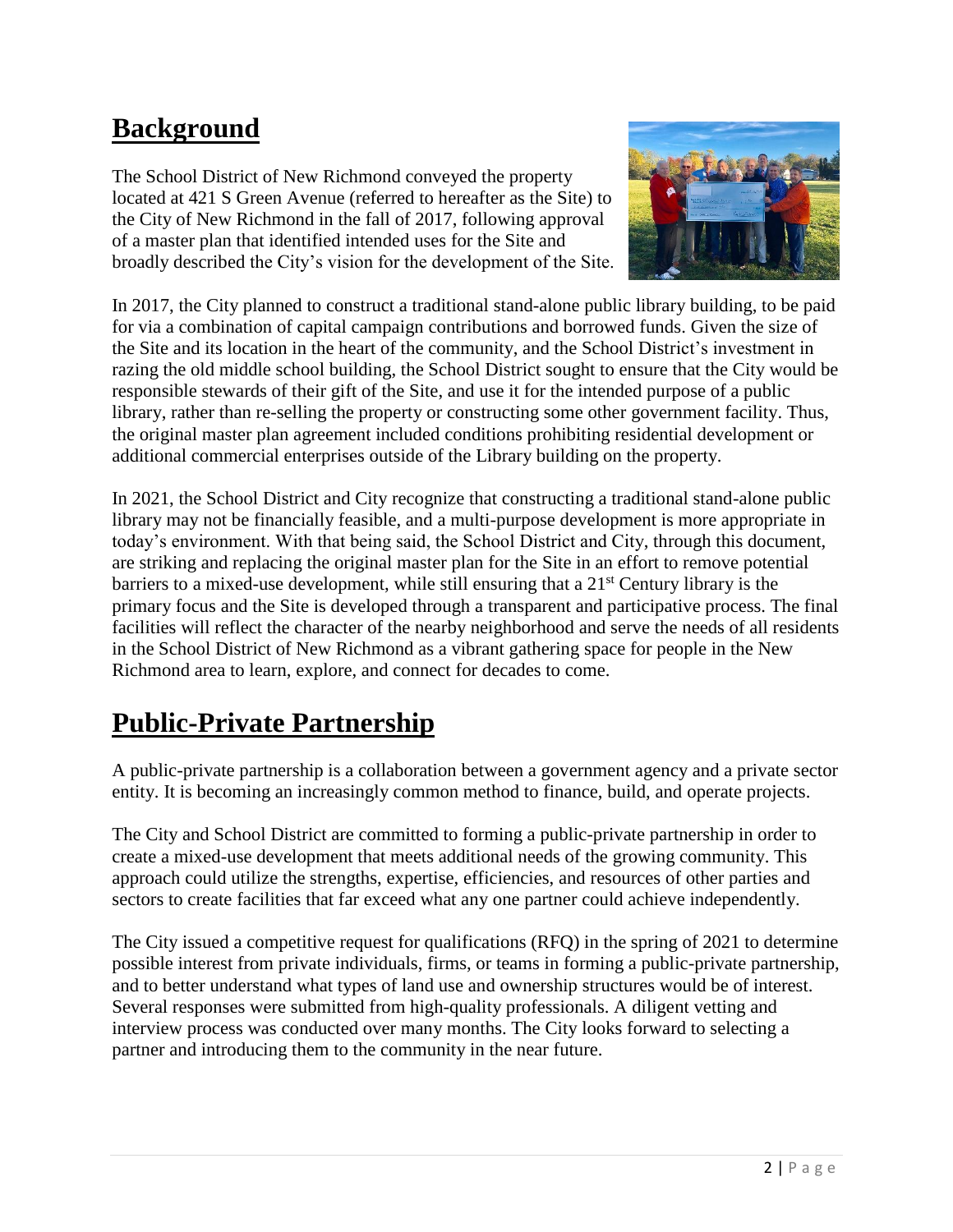## **Vision and Uses for the Site**

Multiple public meetings and a community survey were conducted in 2019 to better understand "What do we want the library to do?" Approximately 260 community members participated in the survey; 54% were City residents and 46% were township/village residents. Some of the most requested uses and common themes included:

- **Seating** for every need, from quiet study and individual work, to collaborate projects and group activities
- **Drive-up services** to enhance accessibility and convenience for library patrons
- **Semi-private small group and study rooms** to be used for quiet reading, studying, homework, collaboration, tutoring, and small business services
- **Group meeting rooms** to accommodate classes, workshops, recitals, lectures, films, culinary arts demonstrations, and organizational meetings
- **Children's space** to encourage exploration, discovery, and play for children of all ages
- **Creativity lab** to support activities like 3-D printing, laser cutting, video creation, video editing, virtual reality, music creation, and arts and crafts projects
- **Outdoor gathering space** to be used for outdoor classes, festivals, recreation, summer reading program activities, public art, outdoor story time, gardens, and walking paths
- **Sustainable design** to minimize the environmental impact of the building and reduce long-term operating costs while serving as a valuable teaching tool for the community
- **Computers and a variety of materials** including books, videos, eBooks, audio books, audio visual equipment, and more
- **Teen and tween spaces** to provide a safe environment suitable for creative activities, individual and group study, test preparation, and socializing
- **Senior space** for programs and services to meet the needs of multi-generations of older adults and their families
- **Sensory-friendly design** for those sensitive to sound or light
- **Flexible space** that can be quickly reconfigured for a multitude of uses and events
- **Off-street public parking** to accommodate community growth and more people coming to the library after the new facilities are constructed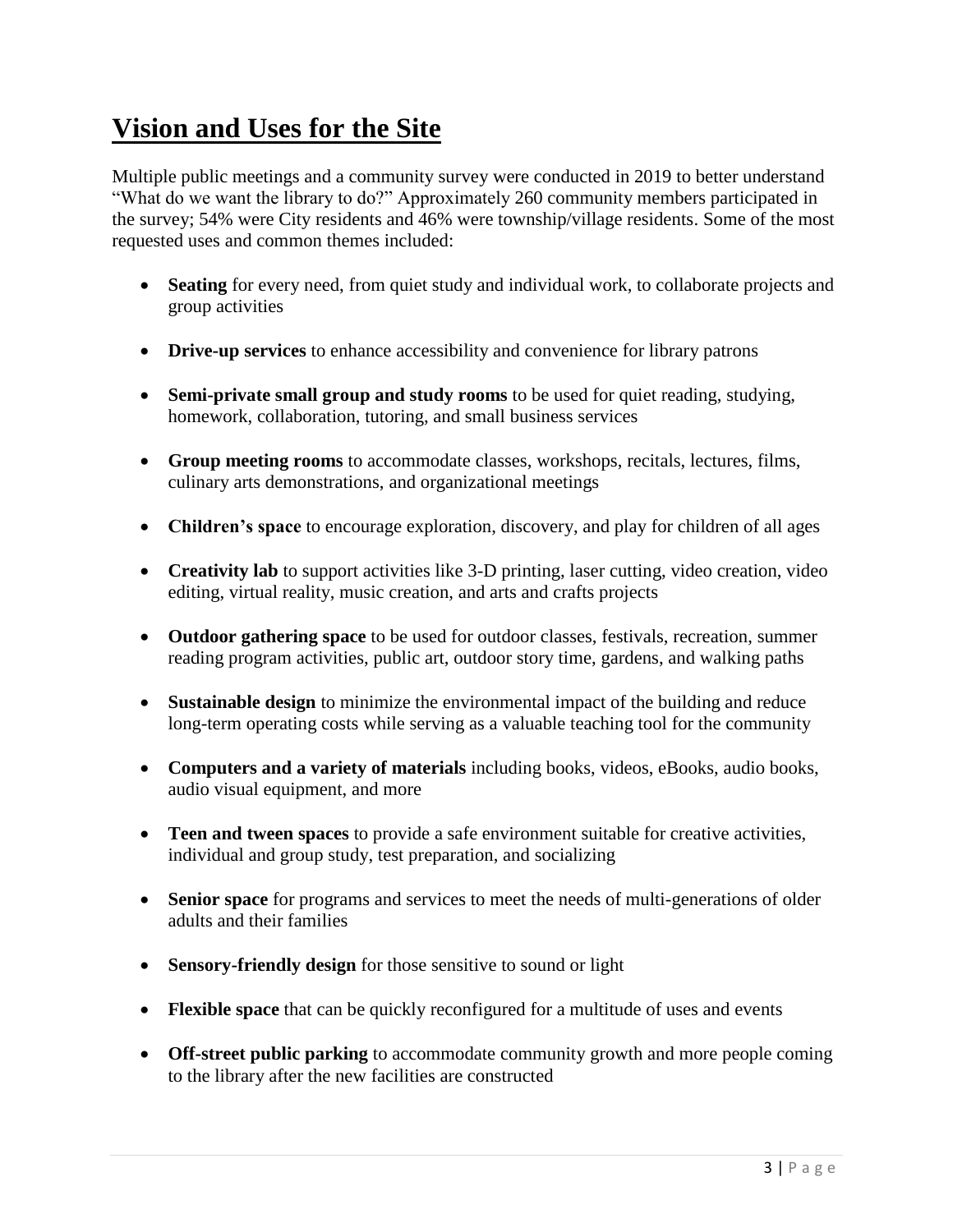Public feedback will help inform and guide decisions regarding the library and design and what amenities and services will be offered, however, it's important to recognize that not every idea will be reflected in the end due to feasibility and limited financial resources.

As a mixed-use project, the Site is expected to include additional compatible uses that meet other needs of the New Richmond community and assist with the financial feasibility of constructing a library. Additional uses shall be compatible with the library and surrounding neighborhood, and shall be determined to be feasible according to market research. The library shall always remain the focus point of the Site. Additional uses may include one or a combination of the following:

- Owner-occupied residential dwellings
- Upscale apartments
- Childcare facility
- Satellite clinic or specialty care clinic
- Commercial space for non-profit organization(s) or small business(es), to provide additional goods or services to library patrons and financially support the project

Additional uses must still comply with all local ordinances, including but not limited to those pertaining to green space, building height, parking, outdoor lighting, and landscaping.



*Photo Example: Mixed-Use Library, Cornelius, OR*

The School District and City recognize that a mixed-use development is very different than a traditional, stand-alone public library. This new approach will require research and analysis, extensive public outreach and education, and a relationship with a private partner who has a strong reputation and proven track record of successfully owning and managing properties and partnering with local municipalities.